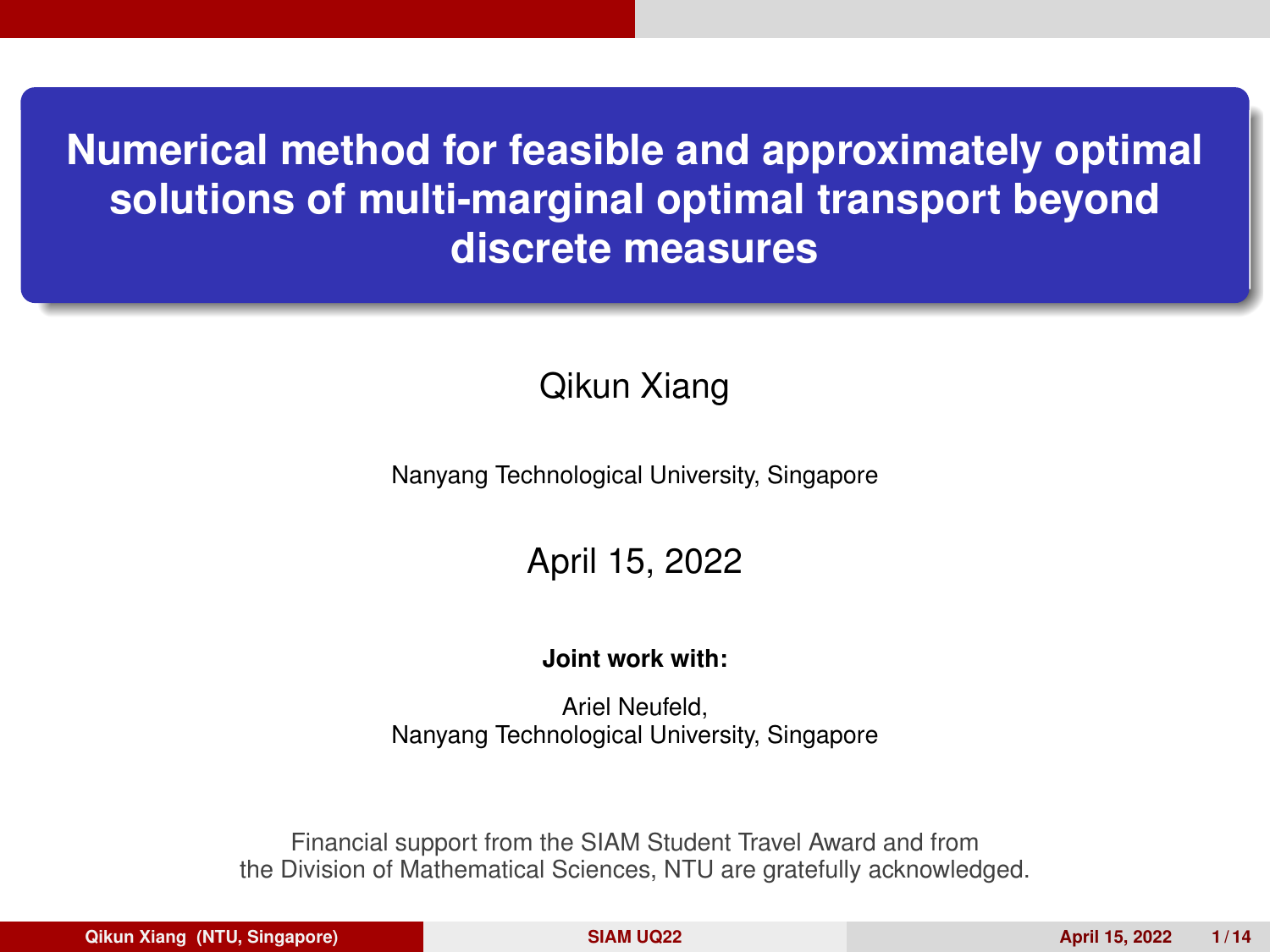#### **[Introduction](#page-1-0)**

### <span id="page-1-0"></span>Multi-marginal optimal transport (MMOT)

### **Given:**

- *N* probability measures  $\mu_1,\ldots,\mu_N$  on Polish spaces  $(\mathcal{X}_1,d_{\mathcal{X}_1}),\ldots,(\mathcal{X}_N,d_{\mathcal{X}_N});$
- $\mathcal{X} := \mathcal{X}_1 \times \cdots \times \mathcal{X}_N$ ,  $d_{\mathcal{X}} := \bigoplus_{i=1}^N d_{\mathcal{X}_i}$ ;
- cost function  $f: \mathcal{X}_1 \times \cdots \times \mathcal{X}_N \to \mathbb{R}$ .
- **Goal:** minimization over the set of couplings of  $\mu_1, \ldots, \mu_N$ :

$$
\inf_{\mu \in \Gamma(\mu_1,\ldots,\mu_N)} \int_{\mathcal{X}} f(x_1,\ldots,x_N) \, \mu(dx_1,\ldots,dx_N), \qquad \qquad \text{(MMOT)}
$$

where

 $\Gamma(\mu_1,\ldots,\mu_N):=\big\{\mu\in\mathcal{P}(\mathcal{X})\text{ : the marginal of }\mu\text{ on }\mathcal{X}_i\text{ is }\mu_i\quad\forall 1\leq i\leq N\big\}.$ 

### **Dual problem** (MMOT<sup>∗</sup> ):

$$
\sup \Bigg\{\sum_{i=1}^N \int_{\mathcal{X}_i} g_i \,d\mu_i : \sum_{i=1}^N g_i(x_i) \leq f(x_1,\ldots,x_N) \quad \forall (x_1,\ldots,x_N) \in \mathcal{X}\Bigg\}.
$$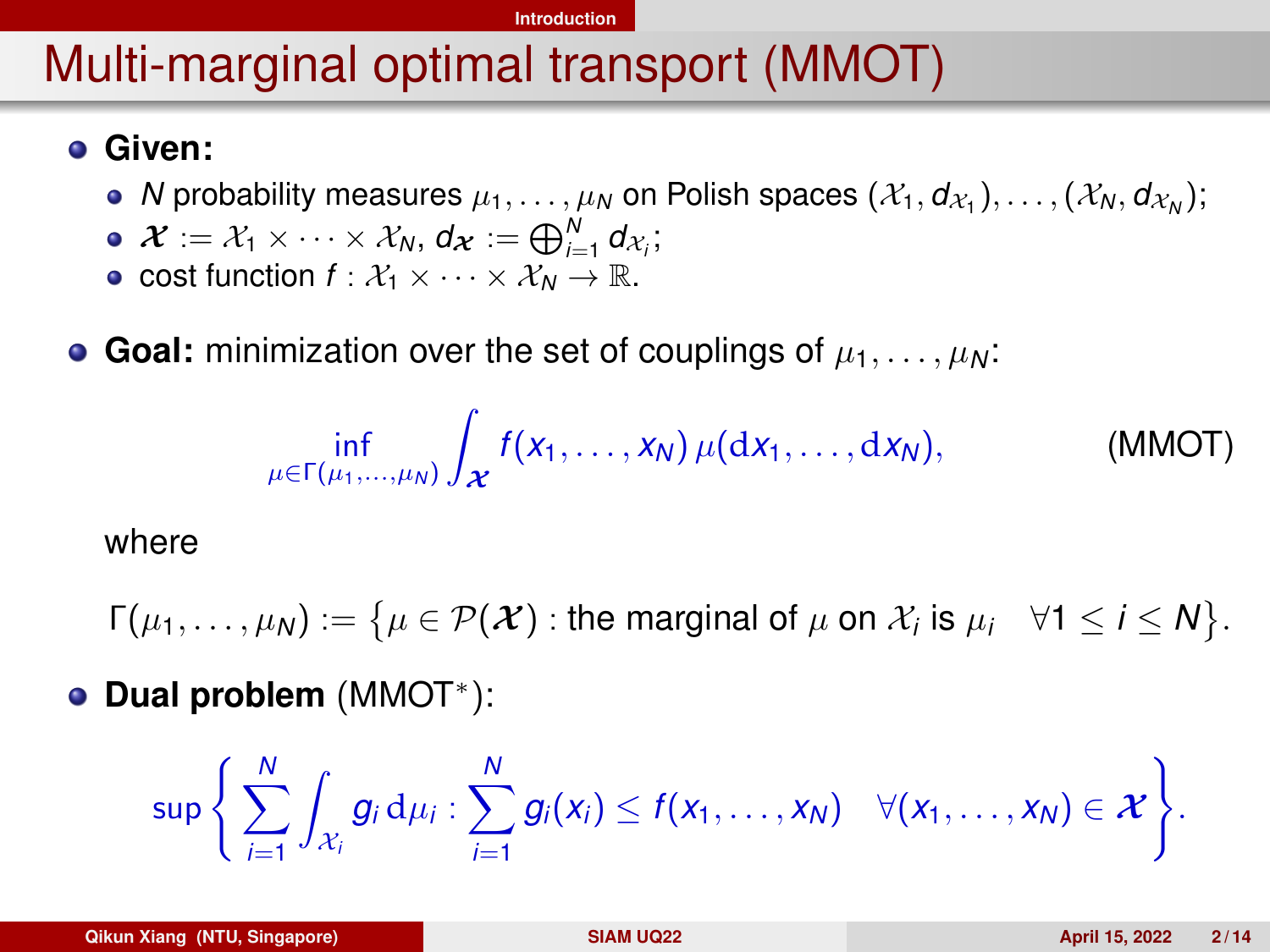# Applications of MMOT

- **Multi-population matching** (a.k.a. matching for teams) in theoretical economics
- Wasserstein barycenter (special case of multi-population matching)
- Density functional theory in quantum mechanics
- Mathematical finance
- **Distributionally robust optimization** (DRO) in operations research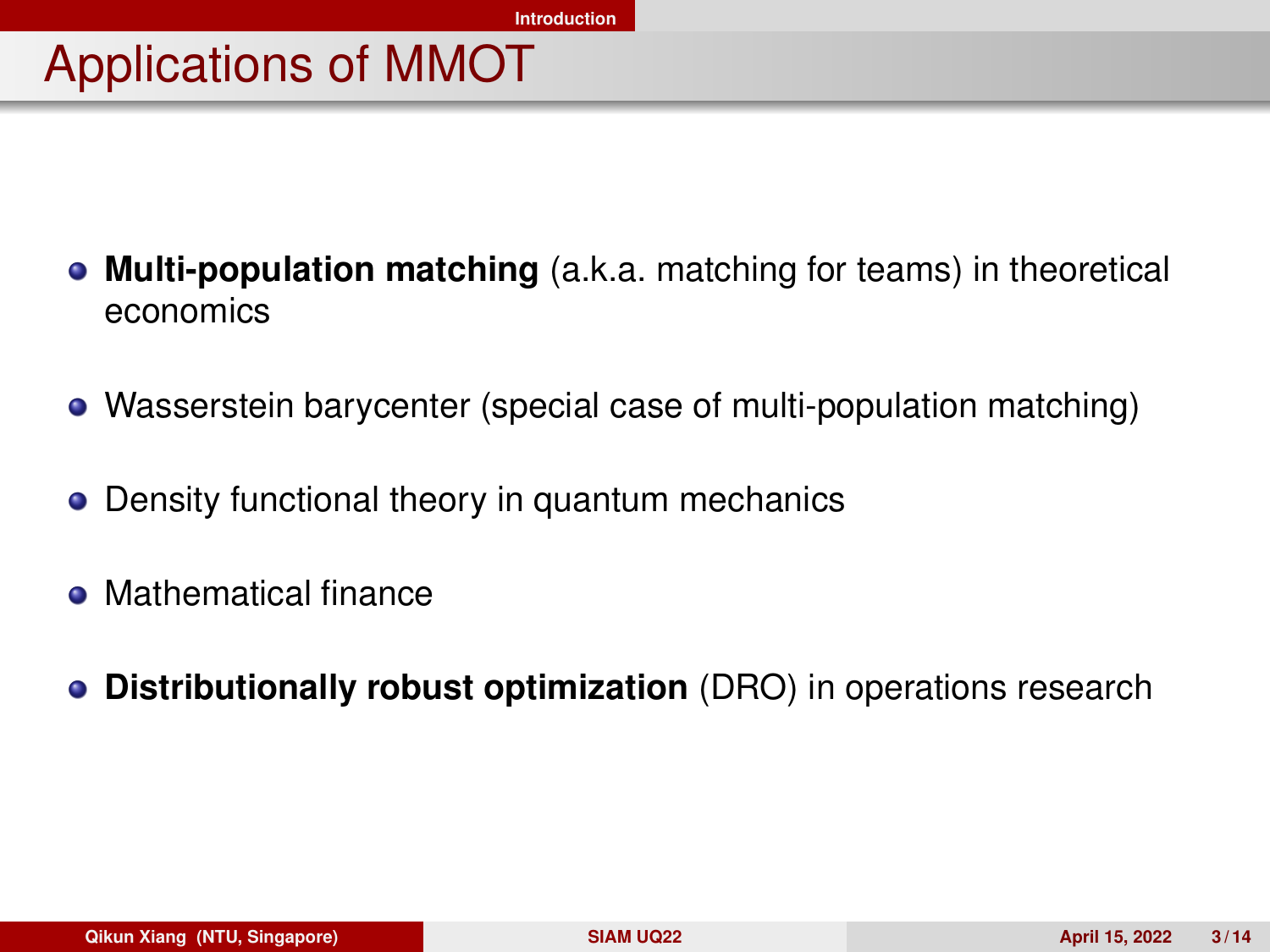**[Introduction](#page-1-0)**

# Existing approaches: discretization & regularization

- **Assuming discrete marginals**: Benamou, Carlier, Cuturi, Nenna, and Peyré [2015], Puccetti, Rüschendorf, and Vanduffel [2020], Tupitsa, Dvurechensky, Gasnikov, and Uribe [2020], . . .
- **Replacing non-discrete marginals by discrete approximations**: Carlier. Oberman, and Oudet [2015], Eckstein, Guo, Lim, and Obłój  $[2021]$ , ...
- **Entropic regularization and the Sinkhorn algorithm**: Cuturi [2013], Benamou, Carlier, and Nenna [2019], Peyré and Cuturi [2019], ...
- **Regularization + neural networks**: Eckstein and Kupper [2019], Henry-Labordère [2019], Eckstein, Kupper, and Pohl [2020], Cohen, Arbel, and Deisenroth [2020], De Gennaro Aquino and Eckstein [2020], . . .
- Do not produce feasible solutions of the primal nor the dual of MMOT.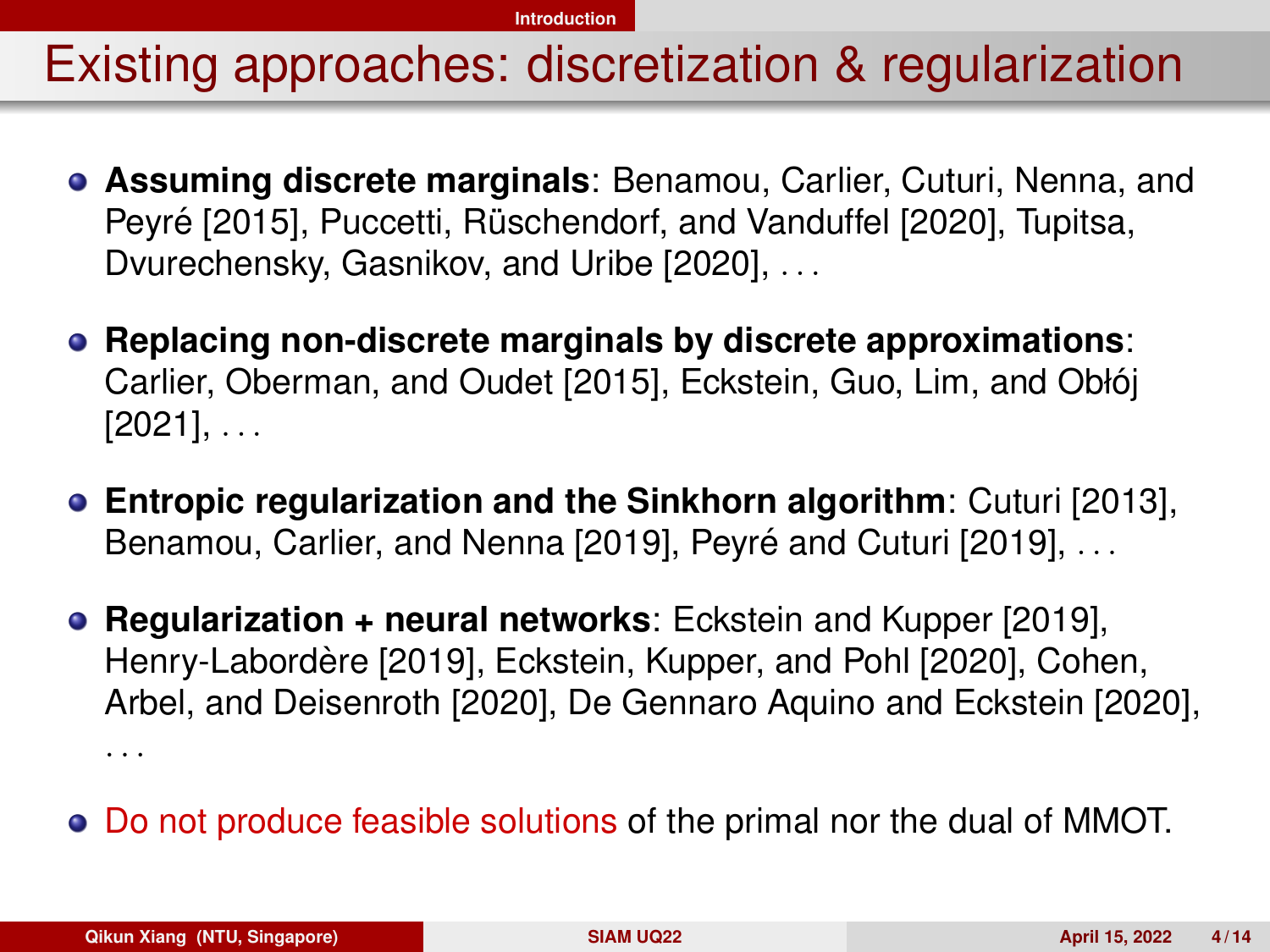# **Contributions**

- We develop a numerical algorithm for approximately solving the MMOT problem.
- The algorithm produces a feasible solution of the dual MMOT through relaxation.
	- **lower bound**
- The algorithm produces a feasible solution of the primal MMOT.
	- ⇒ **upper bound**
- For any  $\tilde{\epsilon} > 0$ , we are able to control upper bound lower bound  $\leq \tilde{\epsilon}$ .
	- ⇒ ˜**-optimal primal and dual solutions**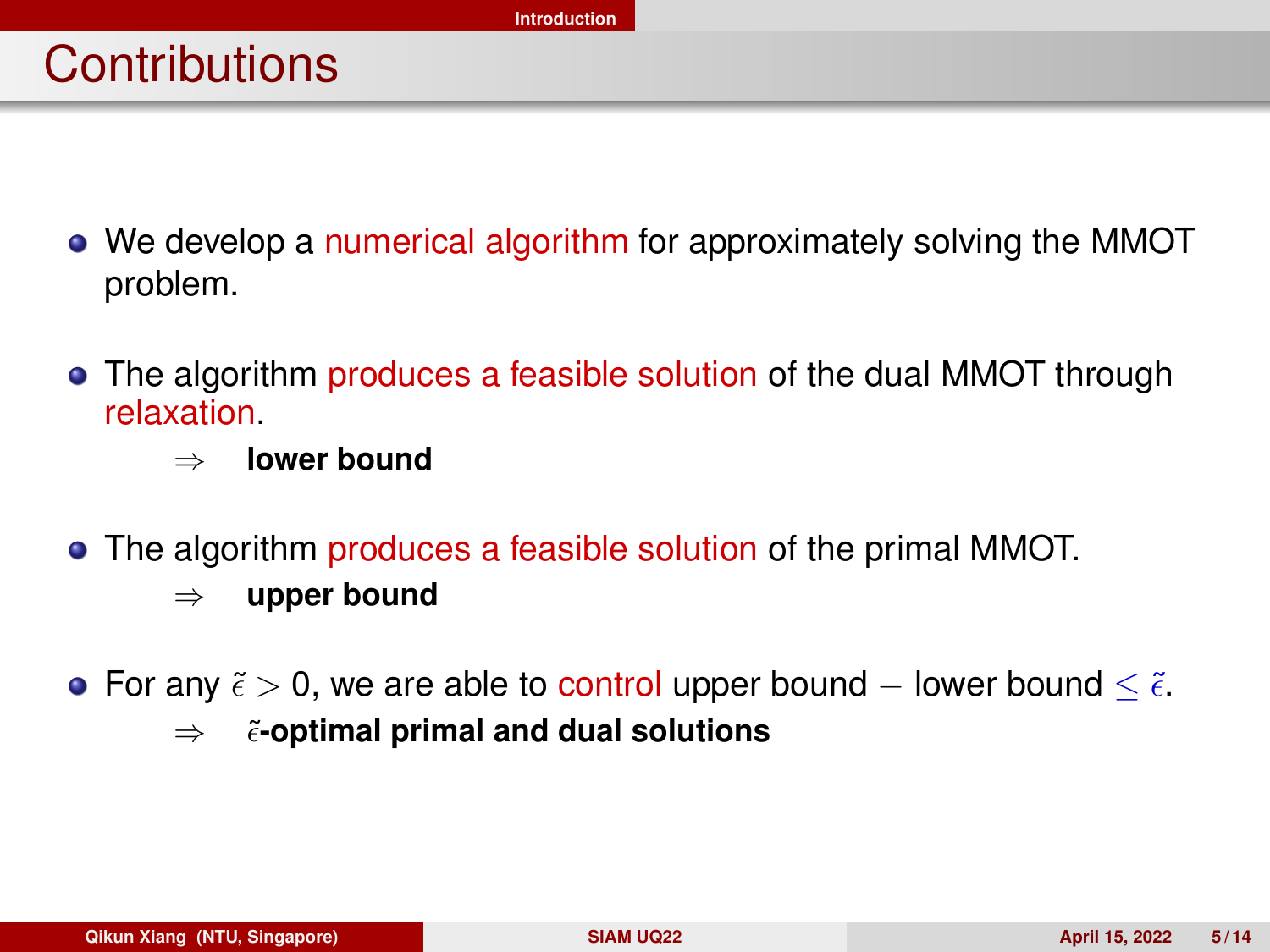### <span id="page-5-0"></span>Relaxation

- Relax the marginal constraints into finitely many linear constraints.
	- Fixing a marginal can be seen as having infinitely many linear constraints.
- Couplings are replaced by a *moment set*:

### Definition (Moment set)

For  $i=1,\ldots,N,$   $[\mu_i]_{\mathcal{G}_i}$  is called a moment set centered at  $\mu_i$  characterized by  $f$ unctions  $\mathcal{G}_i \subset \mathcal{L}^1(\mathcal{X}_i, \mu_i): \quad \nu_i \in [\mu_i]_{\mathcal{G}_i} \quad \Leftrightarrow \quad \int_{\mathcal{X}_i} \bm{g}_i \, \mathrm{d} \mu_i = \int_{\mathcal{X}_i} \bm{g}_i \, \mathrm{d} \nu_i \; \forall \bm{g}_i \in \mathcal{G}_i.$ Moreover,

$$
\Gamma([\mu_1]_{\mathcal{G}_1},\ldots,[\mu_N]_{\mathcal{G}_N}):=\Big\{\mu\in\Gamma(\nu_1,\ldots,\nu_N): \nu_i\in[\mu_i]_{\mathcal{G}_i}\ \forall 1\leq i\leq N\Big\}.
$$

**Relaxed MMOT problem**:

$$
\inf_{\mu \in \Gamma([\mu_1]_{\mathcal{G}_1},\ldots,[\mu_N]_{\mathcal{G}_N})} \int_{\mathcal{X}} f(x_1,\ldots,x_N) \, \mu(\mathrm{d} x_1,\ldots,\mathrm{d} x_N). \hspace{1cm} (\mathsf{M MOT}_{\mathsf{relax}})
$$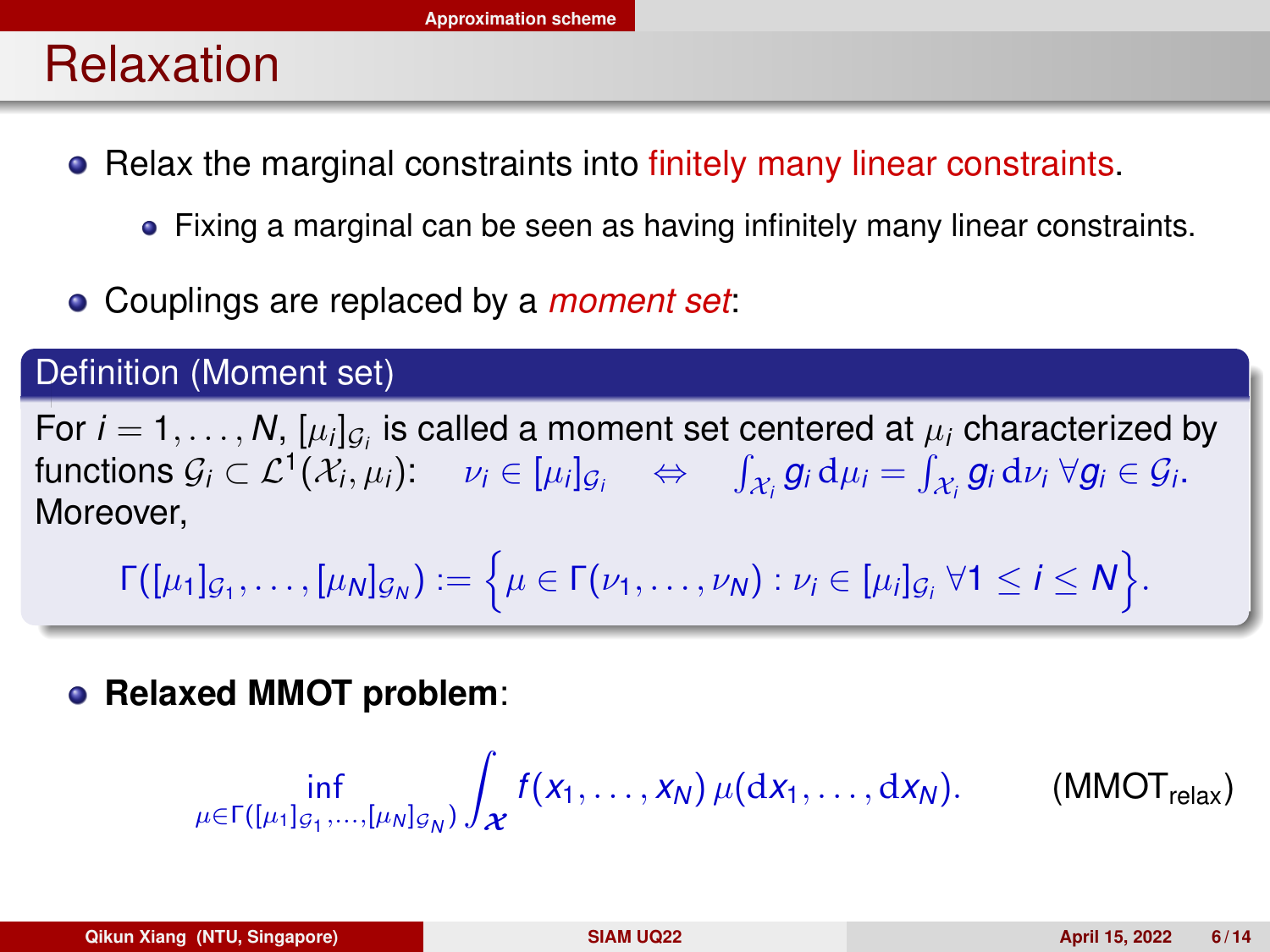# Constructing a feasible solution of the primal MMOT

#### Definition (Reassembly)

Let  $\bar{\mathcal{X}}_i:=\mathcal{X}_i$  for  $i=1,\ldots,N.$   $\tilde{\mu}$  is called a reassembly of  $\hat{\mu}\in\mathcal{P}(\mathcal{X}_1\times\cdots\times\mathcal{X}_N)$ with the marginals  $\mu_1, \ldots, \mu_N$  if there exists a probability measure  $\gamma\in\mathcal{P}(\mathcal{X}_1\times\cdots\times\mathcal{X}_N\times\bar{\mathcal{X}}_1\times\cdots\times\bar{\mathcal{X}}_N)$  such that:

- **1** the marginal of  $\gamma$  on  $\mathcal{X}_1 \times \cdots \times \mathcal{X}_N$  is  $\hat{\mu}$ ;
- **2** for  $i=1,\ldots,N,$  the marginal  $\gamma_i\in\Gamma(\hat\mu_i,\mu_i)$  of  $\gamma$  on  $\mathcal X_i\times\bar{\mathcal X}_i$  satisfies  $\int_{\mathcal{X}_i\times\bar{\mathcal{X}}_i}d_{\mathcal{X}_i}(x,y)\,\gamma_i(\mathrm{d} x,\mathrm{d} y)=\mathcal{W}_1(\hat{\mu}_i,\mu_i);$
- **3** the marginal of  $\gamma$  on  $\bar{\mathcal{X}}_1 \times \cdots \times \bar{\mathcal{X}}_N$  is  $\tilde{\mu}.$

The set of *reassemblies* is denoted by  $R(\hat{\mu}; \mu_1, \ldots, \mu_N) \subset \Gamma(\mu_1, \ldots, \mu_N)$ .

**Idea:** morphing  $\hat{\mu}$  in an "optimal" way to turn its marginals into  $\mu_1, \ldots, \mu_N$ .

• Allows us to construct a feasible solution of (MMOT) via an infeasible one.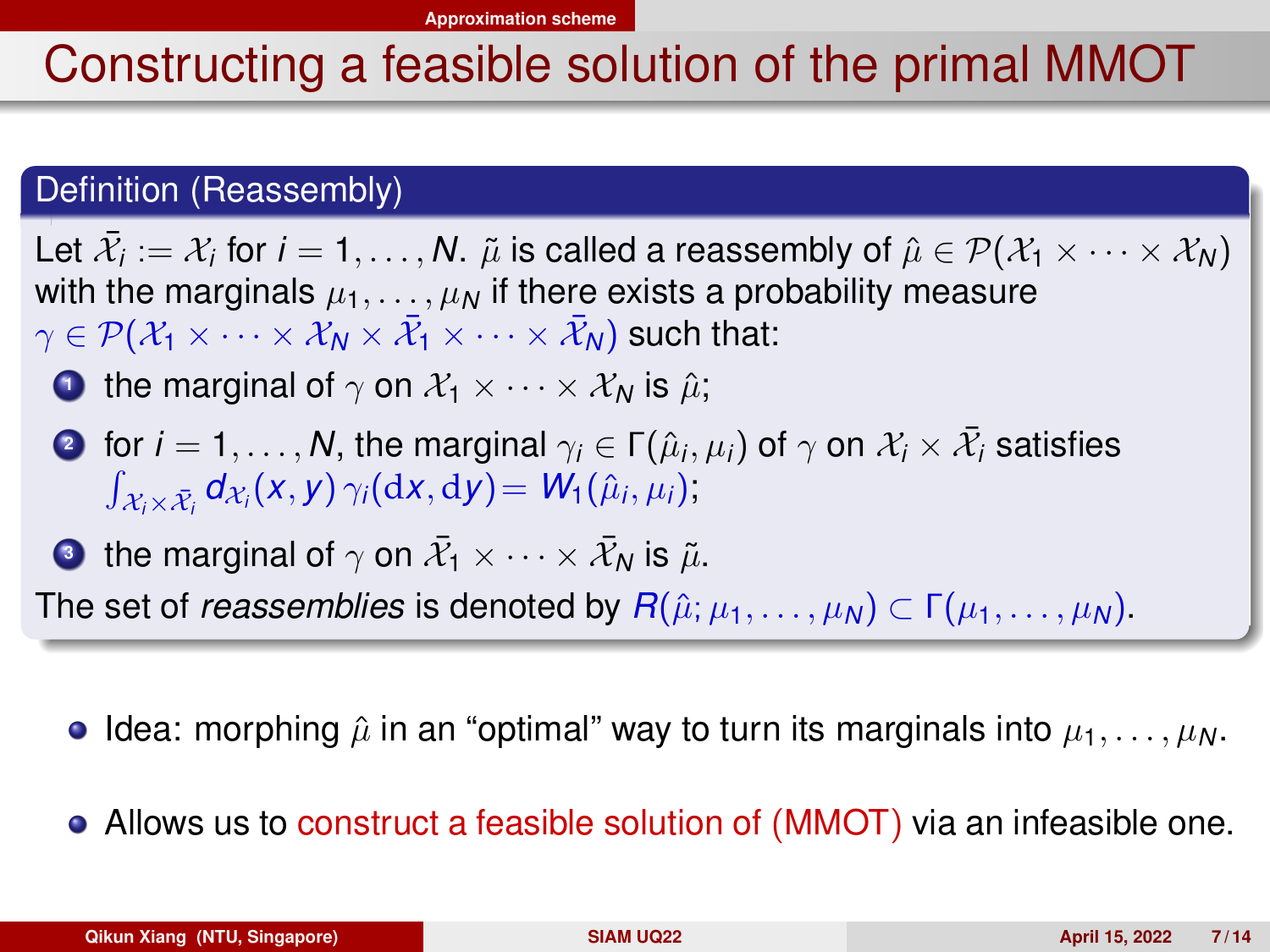# Controlling the approximation error

### Theorem (Approximation of MMOT)

*Suppose that:*

- $\mathbf{D}$   $f: \mathcal{X} \to \mathbb{R}$  is  $L_f$ -Lipschitz continuous for  $L_f > 0$ ;
- $\mathcal{P}$  for  $i=1,\ldots,N$ ,  $\mathcal{G}_i\subset\mathcal{L}^1(\mathcal{X}_i,\mu_i)$ ,
- $\bullet$   $\hat{\mu}$  *is an*  $\epsilon$ *-optimizer of* (MMOT<sub>relax</sub>) *for*  $\epsilon > 0$ *, i.e.,*

$$
\int_{\boldsymbol{\mathcal{X}}} f d\hat{\mu} \leq \inf_{\mu \in \Gamma([{\mu_1}]_{{\mathcal{G}}_1,...,[{\mu_N}]_{{\mathcal{G}}_N})} \left\{ \int_{\boldsymbol{\mathcal{X}}} f d\mu \right\} + \epsilon;
$$

\n- $$
\bullet
$$
  $\tilde{\epsilon} := \epsilon + L_f \Big( \sum_{i=1}^N \sup_{\nu_i \in [\mu_i]_{\mathcal{G}_i}} \big\{ W_1(\mu_i, \nu_i) \big\} \Big).$
\n- Then, every  $\tilde{\mu} \in R(\hat{\mu}; \mu_1, \ldots, \mu_N)$  is an  $\tilde{\epsilon}$ -optimizer of (MMOT), i.e.,
\n

$$
\int_{\boldsymbol{\mathcal{X}}} f d\tilde{\mu} \leq \inf_{\mu \in \Gamma(\mu_1, ..., \mu_N)} \left\{ \int_{\boldsymbol{\mathcal{X}}} f d\mu \right\} + \tilde{\epsilon}.
$$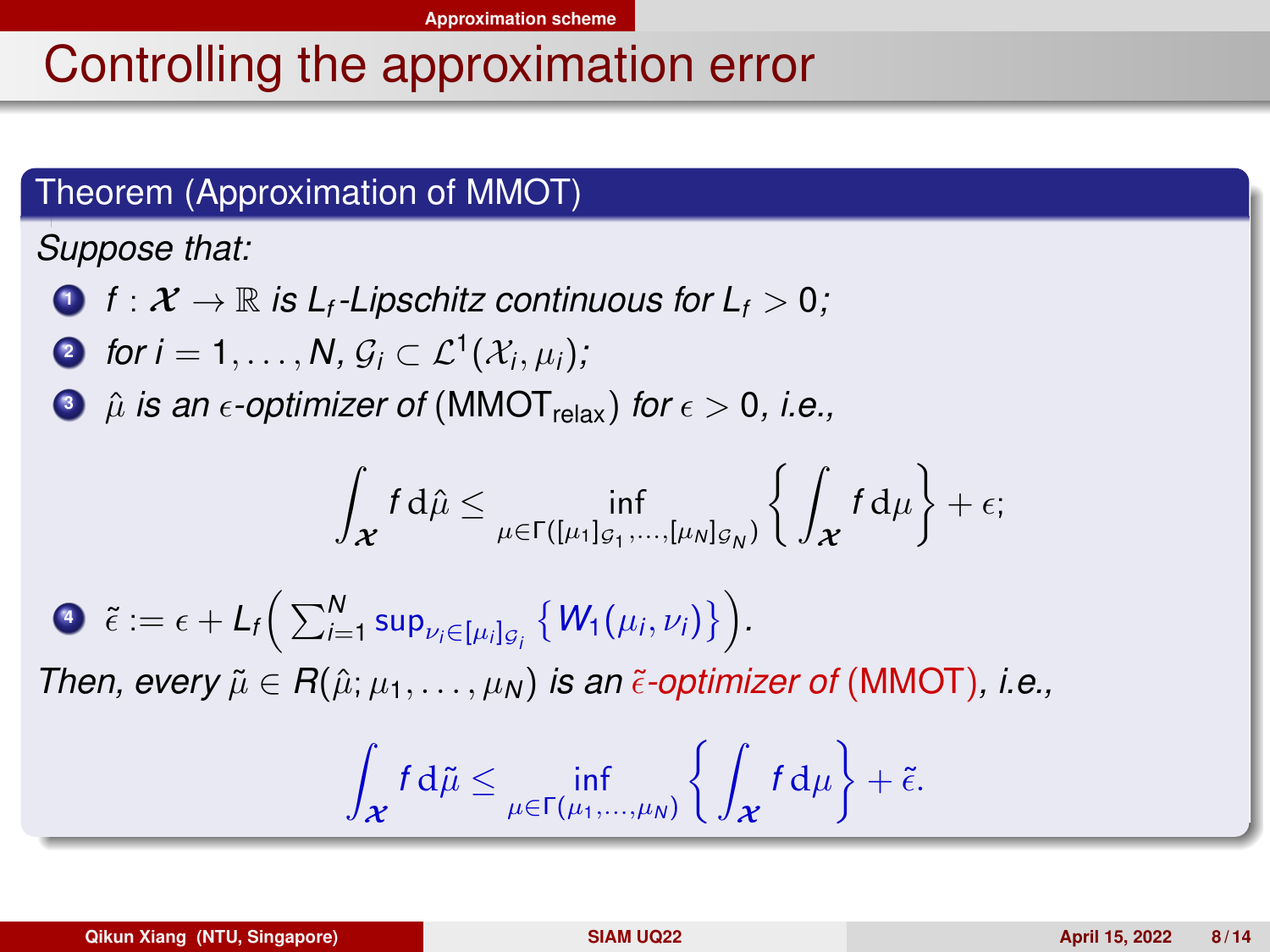### Important questions

- **Question 1**: for any  $\epsilon > 0$ , can we obtain an  $\epsilon$ -optimizer  $\hat{\mu}$  of  $(MMOT<sub>relav</sub>)$ ?
	- **Answer 1**: yes, through proving the strong duality between (MMOT<sub>relax</sub>) and its dual problem, which is a linear semi-infinite programming (LSIP) problem. Subsequently, a suitable cutting-plane algorithm (e.g., Conceptual Algorithm 11.4.1 of Goberna and López [1998]) can be used to obtain an  $\epsilon$ -optimizer  $\hat{\mu}$  of (MMOT<sub>relax</sub>).
- **Question 2**: can we explicitly construct a  $\tilde{\mu} \in R(\hat{\mu}; \mu_1, \ldots, \mu_N)$ ?
	- **Answer 2:** yes, we can explicitly construct a reassembly using the copula theory and Laguerre diagrams.
- **Question 3**: can we control  $\sup_{\nu_i \in [\mu_i]_{\mathcal{G}_i}} \{W_1(\mu_i, \nu_i)\}$  to be arbitrarily close to 0 for  $i = 1, ..., N$ ?
	- **Answer 3:** yes, for any  $\epsilon_i > 0$  we can explicitly construct a finite collection  $\mathcal{G}_i \subset \mathcal{L}^1(\mathcal{X}_i, \mu_i)$  such that  $\sup_{\nu_i \in [\mu_i]_{\mathcal{G}_i}} \big\{ W_1(\mu_i, \nu_i) \big\} \leq \epsilon_i.$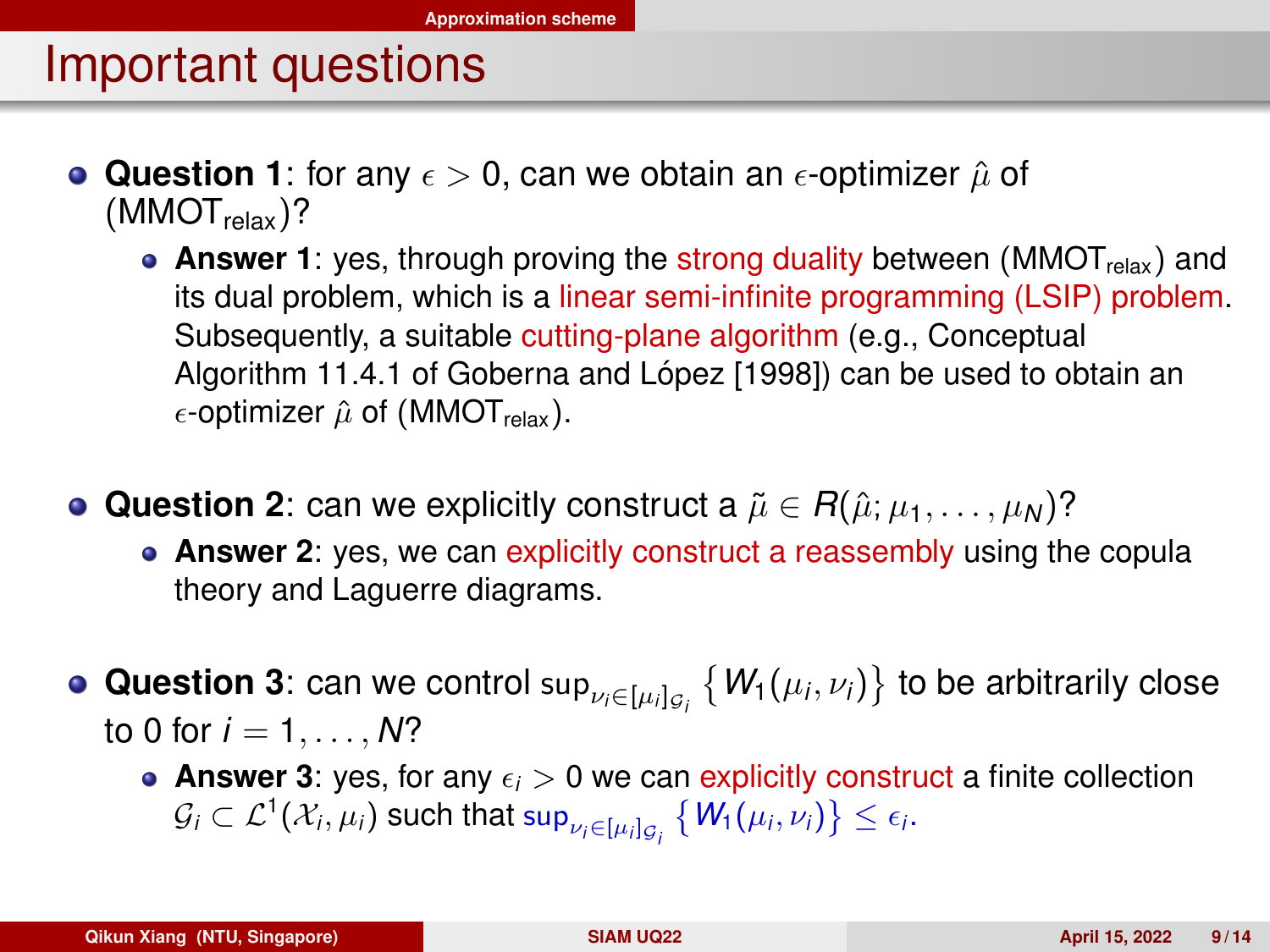### <span id="page-9-0"></span>Numerical algorithm

• Putting these pieces together, we develop a numerical algorithm, whose properties are summarized as follows.

#### Theorem (Properties of the proposed algorithm)

*Under suitable conditions, for any*  $\tilde{\epsilon} > 0$ , the proposed algorithm produces the  $\bm{o}$ utputs:  $\tilde{\mu} \in \mathcal{P}(\bm{\mathcal{X}})$ ,  $\hat{\mathbf{y}}_0 \in \mathbb{R}$ ,  $\hat{\bm{y}} \in \mathbb{R}^m$ ,  $\bm{\mathsf{MMOT}}^{\mathsf{LB}}$ ,  $\bm{\mathsf{MMOT}}^{\mathsf{UB}}$ , and the following *statements hold.*

- $\bullet$  MMOT<sup>LB</sup> < (MMOT) < MMOT<sup>UB</sup>;
- **2**  $\hat{y}_0 + \langle \hat{\bm{y}}, \bm{g}(\cdot)\rangle$  corresponds to an  $\hat{\epsilon}$ -optimizer of (MMOT $^*$ ), where  $\hat{\epsilon}$  := MMOT<sup>UB</sup> – MMOT<sup>LB</sup> <  $\tilde{\epsilon}$ .
- **3**  $\tilde{\mu}$  *is an*  $\hat{\epsilon}$ *-optimizer of* (MMOT), where  $\hat{\epsilon}$  := MMOT<sup>UB</sup> − MMOT<sup>LB</sup> <  $\tilde{\epsilon}$ .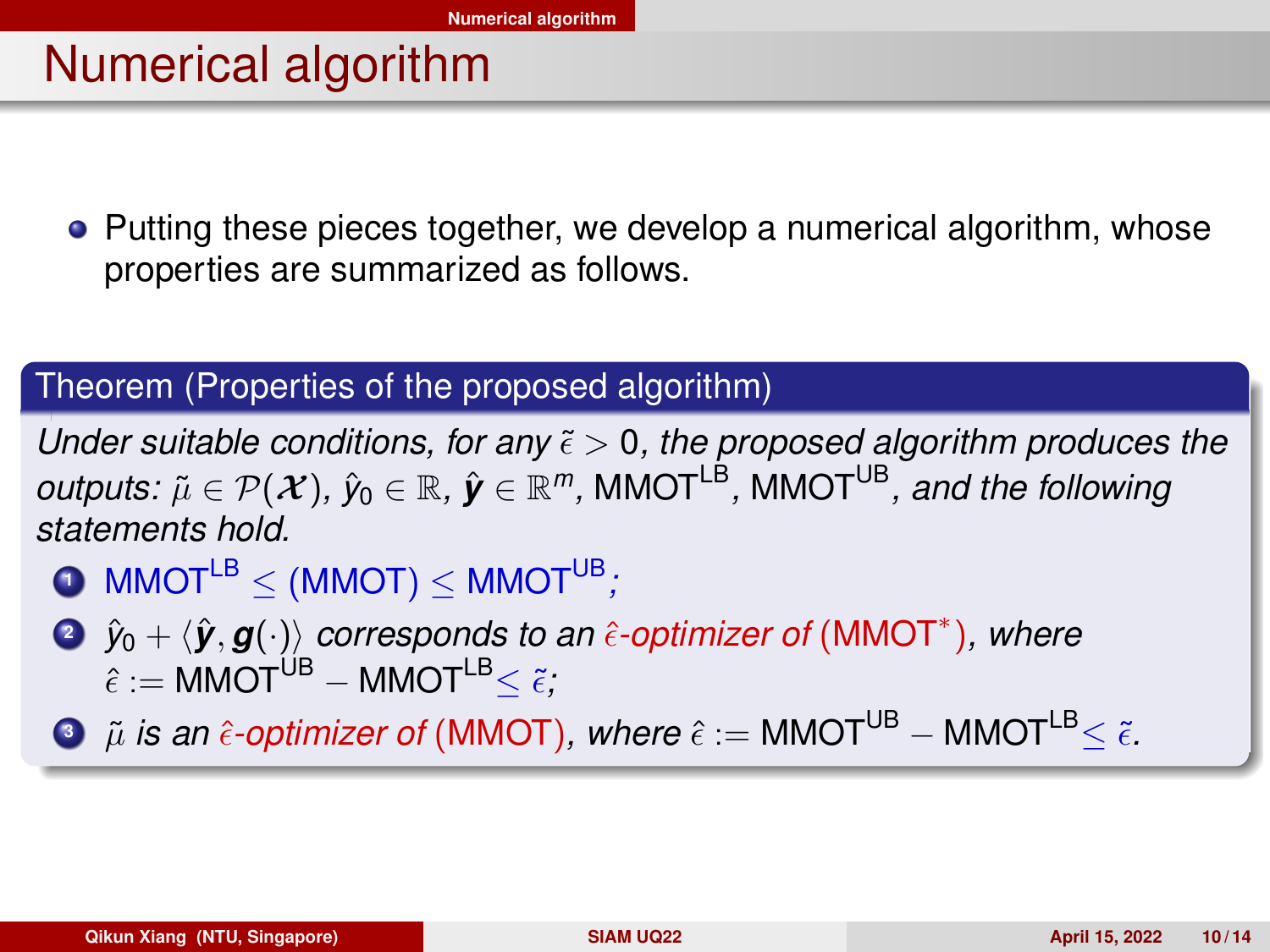# <span id="page-10-0"></span>A numerical example

- $\bullet$  Settings:
	- $N = 50$ :

$$
\bullet \ \ f(\textbf{\textit{x}}):=\left(\textstyle\sum_{k=1}^2\left|\langle\textbf{\textit{s}}_k^+,\textbf{\textit{x}}\rangle-t_k^+\right|\right)-\left(\textstyle\sum_{k=1}^2\left|\langle\textbf{\textit{s}}_k^-,\textbf{\textit{x}}\rangle-t_k^-\right|\right)\textrm{, where }\textbf{\textit{s}}_1^+,\,\textbf{\textit{s}}_2^+,\,\textbf{\textit{s}}_1^-,
$$

- $\mathbf{s}_2^-$  are uniformly randomly generated from the unit sphere in  $\mathbb{R}^N$ , and  $t_1^+$ ,  $t_2^+$ , *t* − 1 , *t* − 2 are randomly generated real constants;
- for  $i=1,\ldots,N$ ,  $\mu_i$  is a mixture of normal distributions with randomly generated parameters truncated to [−10, 10].

### **Result:**



**Qikun Xiang (NTU, Singapore) [SIAM UQ22](#page-0-0) April 15, 2022 11 / 14**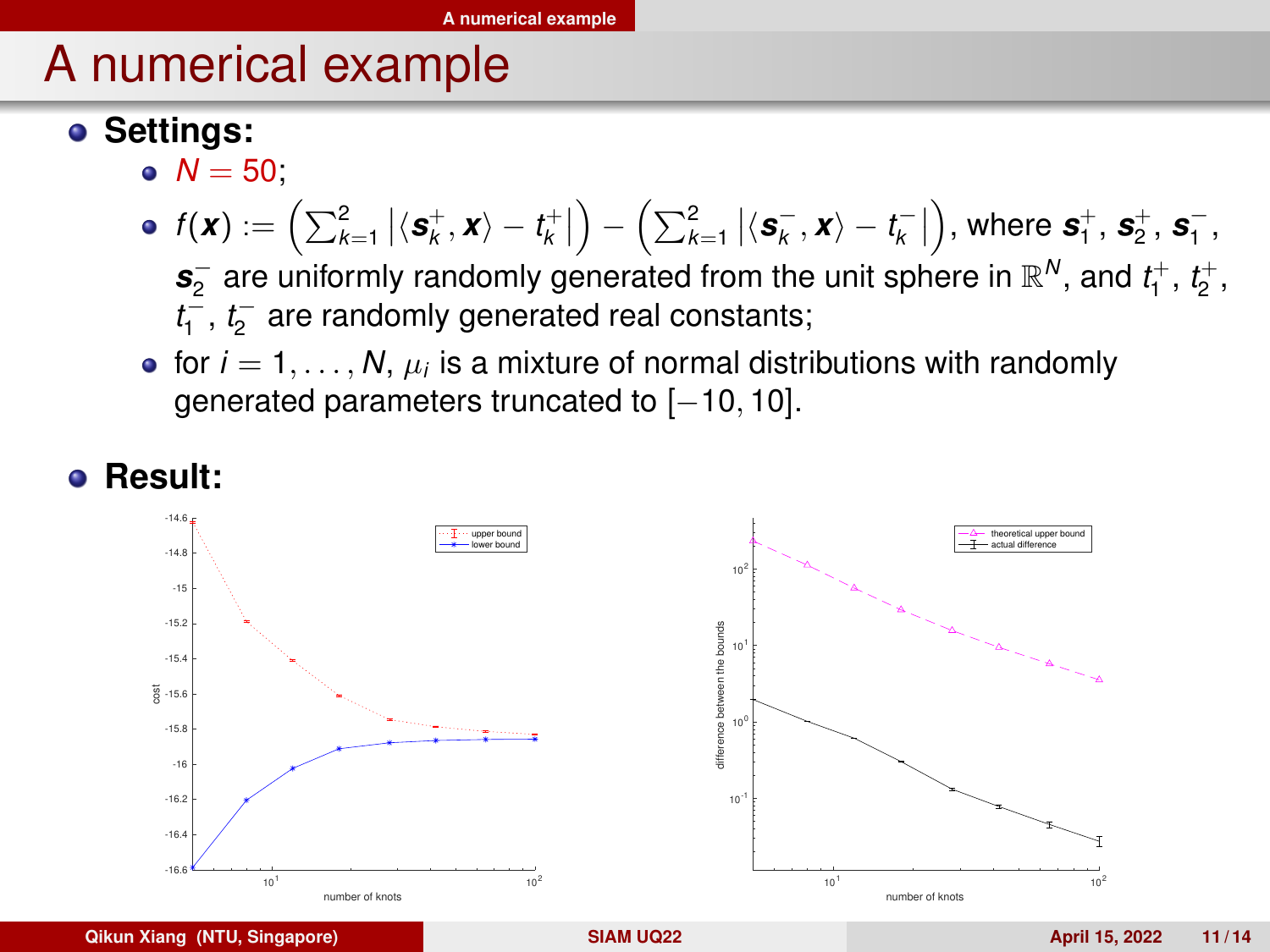### <span id="page-11-0"></span>Further applications of the approximation scheme

- Multi-population matching (a.k.a. matching for teams)
	- Introduced by Carlier and Ekeland [2010] and includes the Wasserstein barycenter problem as a special case.
	- Carlier and Ekeland [2010] showed that the multi-population matching problem can be reformulated into an MMOT problem.
	- Therefore, we can apply the machinery we developed for solving MMOT problems to obtain an approximately optimal matching equilibrium.
	- Moreover, we adopt an alternative relaxation scheme to parametrize the transfer functions in the problem, which also results in an approximately optimal matching equilibrium.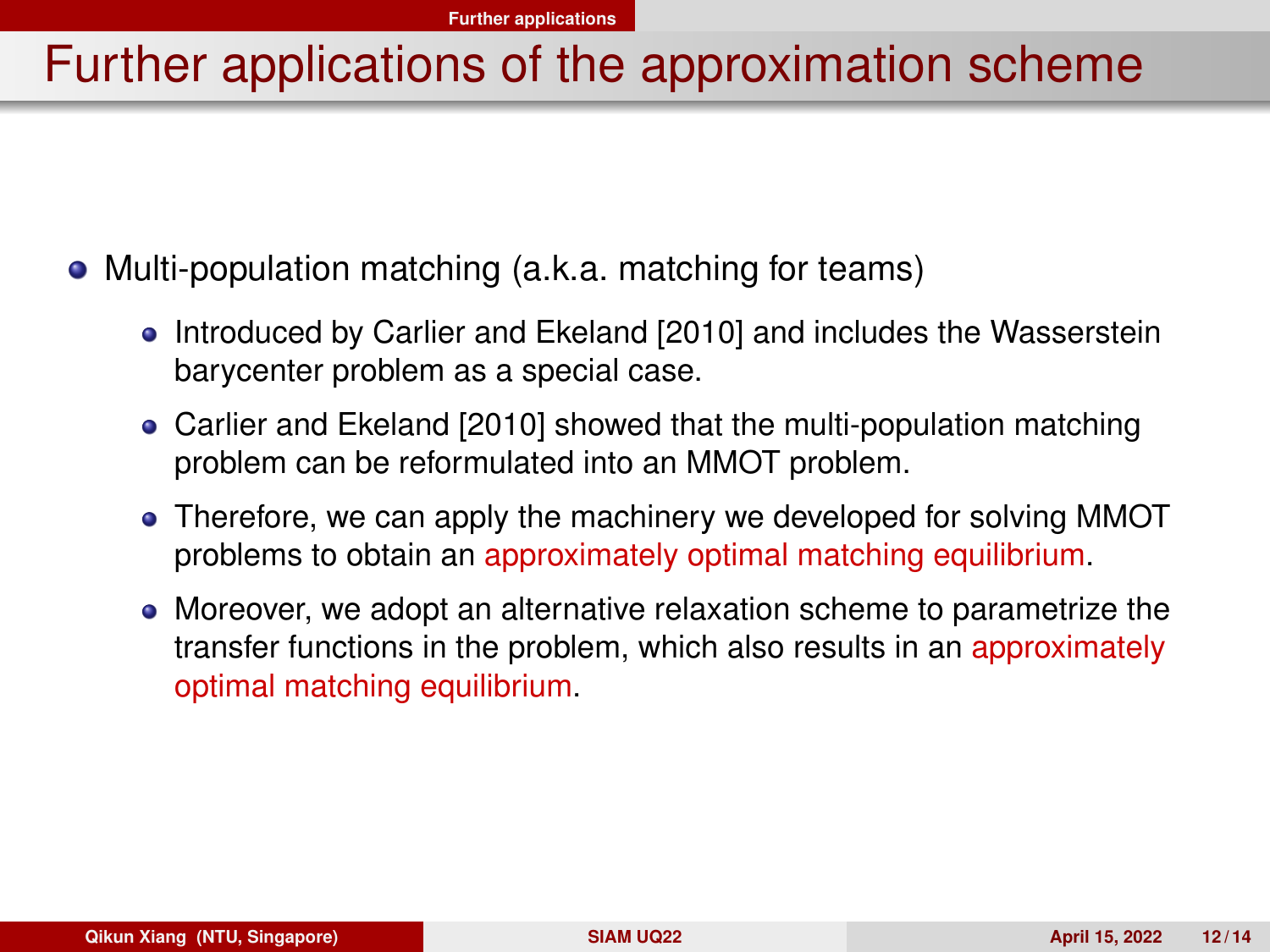# Further application: two-stage DRO

Two-stage distributionally robust optimization (DRO) with marginal constraints:

$$
\inf_{\boldsymbol{a}\in S_1}\bigg\{\langle\boldsymbol{c}_1,\boldsymbol{a}\rangle+\sup_{\mu\in\Gamma(\mu_1,\ldots,\mu_N)}\int_{\boldsymbol{\mathcal{X}}}Q(\boldsymbol{a},\boldsymbol{x})\,\mu(\mathrm{d}\boldsymbol{x})\bigg\},
$$

where *Q*(*a*, *x*) is the cost incurred by the second-stage problem:

 $Q(\mathbf{a}, \mathbf{x}) := \min_{\mathbf{z}} \frac{\langle \mathbf{c}_2, \mathbf{z} \rangle}{\langle \mathbf{c}_1, \mathbf{z} \rangle}$ subject to  $\mathbf{A}_{in}z \leq \mathbf{V}_{in}a + \mathbf{W}_{in}x + \mathbf{b}_{in}$  $A_{eq}z = V_{eq}a + W_{eq}x + b_{eq}$  $z \in \mathbb{R}^{K_2}$ .

- We can similarly replace Γ $(\mu_1,\ldots,\mu_N)$  by Γ $([\mu_1]_{\mathcal G_1},\ldots,[\mu_N]_{\mathcal G_N})$  for suitable  $\mathcal{G}_i \subset \mathcal{L}^1(\mathcal{X}_i, \mu_i)$  for  $i = 1, \ldots, \mathsf{N}$  to relax the two-stage DRO problem.
- Subsequently, we are able to compute an approximately optimal solution of the two-stage DRO problem such that the approximation error can be controlled to be arbitrarily close to 0.

**Qikun Xiang (NTU, Singapore) [SIAM UQ22](#page-0-0) April 15, 2022 13 / 14**